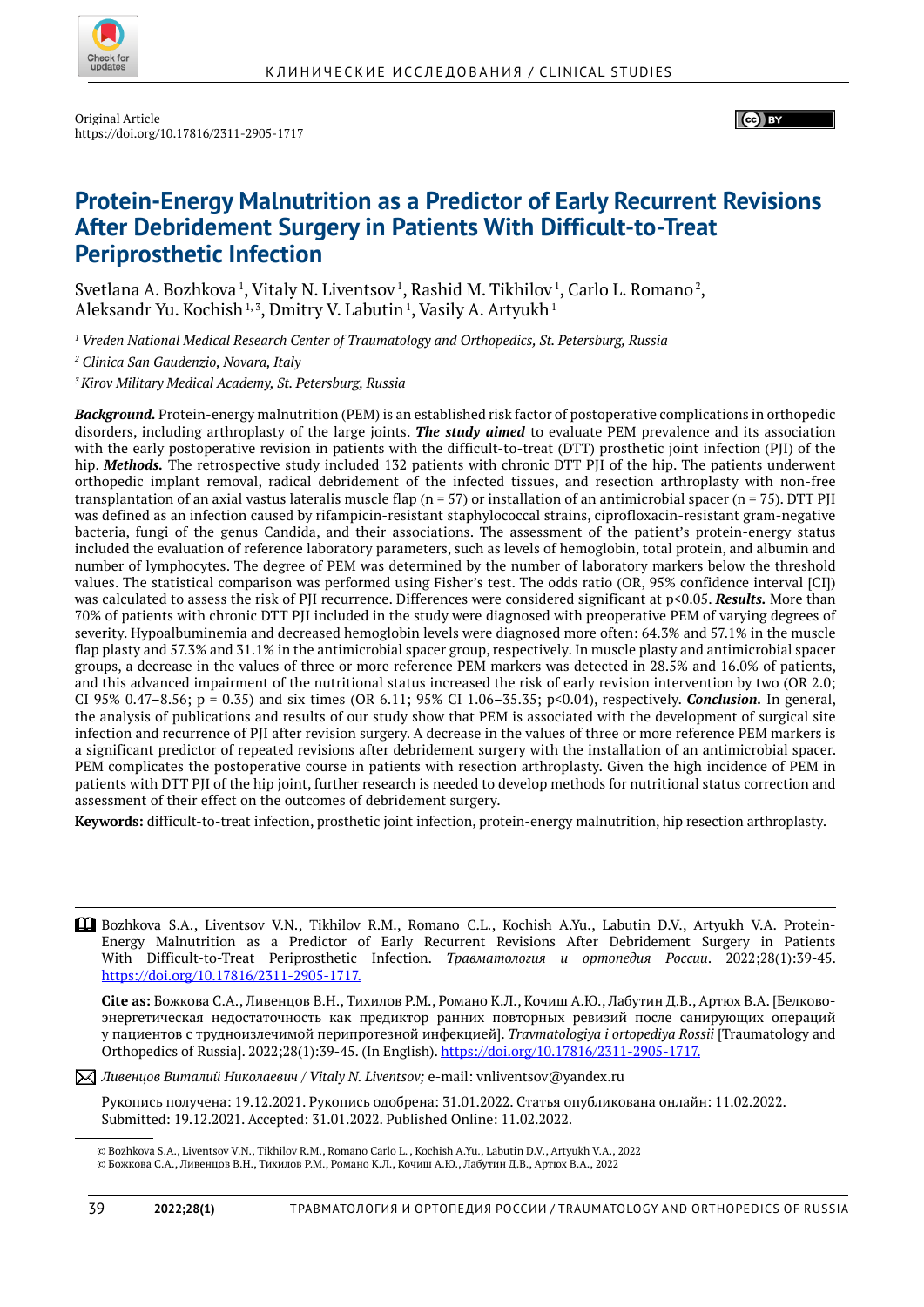$\left(\begin{matrix} \begin{matrix} 1 \\ 1 \end{matrix} \end{matrix}\right)$  BY

# **Белково-энергетическая недостаточность как предиктор ранних повторных ревизий после санирующих операций у пациентов с трудноизлечимой перипротезной инфекцией**

С.А. Божкова<sup>1</sup>, В.Н. Ливенцов<sup>1</sup>, Р.М. Тихилов<sup>1</sup>, К.Л. Романо<sup>2</sup>, А.Ю. Кочиш<sup>1,3</sup>, Д.В. Лабутин  $^{\rm 1}$ , В.А. Артюх  $^{\rm 1}$ 

*1 ФГБУ «Национальный медицинский исследовательский центр травматологии и ортопедии им. Р.Р. Вредена» Минздрава России, г. Санкт-Петербург, Россия*

*2 Клиника Сан-Гауденцио, г. Новара, Италия*

*3 ФГБВОУ ВО «Военно-медицинская академия им. С.М. Кирова» МО России, г. Санкт-Петербург, Россия*

*Введение.* Белково-энергетическая недостаточность (БЭН) является доказанным фактором риска развития послеоперационных осложнений у ортопедических больных, в том числе и после эндопротезирования крупных суставов. *Целью* исследования была оценка частоты встречаемости БЭН и ее влияния на необходимость выполнения ревизионного вмешательства в раннем послеоперационном периоде у пациентов с трудноизлечимой (ТИ) перипротезной инфекцией (ППИ) тазобедренного сустава. *Материал и методы.* В ретроспективное исследование включено 132 пациента с хронической ТИ ППИ тазобедренного сустава, которым были выполнены удаление ортопедического имплантата, радикальная хирургическая обработка очага инфекции и резекционная артропластика с несвободной пересадкой осевого мышечного лоскута из *m. vastus lateralis* (*n* = 57) или установка антимикробного спейсера (*n* = 75). К ТИ ППИ относили инфекцию, обусловленную рифампицин-резистентными штаммами стафилококков, ципрофлоксацин-резистентными штаммами грамотрицательных бактерий, грибами рода *Candida,* а также их ассоциациями. Оценка белково-энергетического статуса пациента включала определение опорных лабораторных показателей: уровней гемоглобина, общего белка, альбумина и количество лимфоцитов. Степень БЭН определяли по количеству лабораторных маркеров ниже пороговых значений. Сопоставление относительных показателей сравнения выполняли с применением критерия Фишера. Для оценки влияния БЭН на развитие рецидива рассчитывали отношение шансов (ОШ, 95% ДИ). Различия принимали за достоверные при *p*<0,05. *Результаты.* Более чем у 70% больных с хронической ТИ ППИ, включенных в исследование, до операции была диагностирована БЭН различной степени тяжести. Чаще диагностировали гипоальбуминемию и снижение уровня гемоглобина: соответственно 64,3% и 57,1% в группе мышечной пластики и 57,3% и 31,1% в группе антимикробного спейсера. В группах мышечной пластики и антимикробного спейсера дефицит трех и более опорных показателей БЭН был выявлен соответственно у 28,5% и 16,0% пациентов, при этом наличие таких выраженных нарушений нутриционного статуса увеличивало риск раннего ревизионного вмешательства в 2 раза (ОШ = 2,0; ДИ 95% 0,47–8,56; *p* = 0,35) и в 6 раз (ОШ = 6,11; ДИ 95% 1,06-35,35; *p*<0,04). *Заключение.* Анализ научных публикаций и результаты нашего исследования показывают, что БЭН связана с развитием ИОХВ и рецидивом ППИ после ревизионных операций. Снижение трех и более опорных показателей БЭН является значимым предиктором повторных ревизий после санирующих операций с установкой антимикробного спейсера, а также ухудшает течение раннего послеоперационного периода у пациентов с резекционной артропластикой. С учетом высокой частоты встречаемости БЭН различной степени тяжести у пациентов с ТИ ППИ тазобедренного сустава необходимы дальнейшие исследования по разработке методов коррекции нутриционного статуса и оценке их влияния на исходы санирующих операций.

**Ключевые слова:** трудноизлечимая инфекция, перипротезная инфекция, белково-энергетическая недостаточность, резекционная артропластика, тазобедренный сустав.

# **Introduction**

Chronic prosthetic joint infection (PJI) is one of the serious complications of total joint arthroplasty. The worst treatment results are observed in infections caused by drug-resistant strains of bacteria [1, 2]. Lately, the so-called difficult-to-treat (DTT) infection has been defined as an infection caused by difficult-to-eradicate pathogens such as rifampicinresistant staphylococci, ciprofloxacin-resistant gram-negative bacteria and Candida fungi [3]. Multiple attempts to eradicate this infection through

debridement surgery result in large bone defects. Resection arthroplasty of the hip coupled with a flap of vastus lateralis muscle filling the bone defect has been shown as an effective way to achieve the control of infection, particularly, in case of the DTT PJI and in some cases restore its function [4, 5]. This surgical approach improves the blood supply and the delivery of oxygen, leucocytes and antibiotics to the affected tissue which helps to eradicate pathogens responsible for the chronic infection decreasing the risk of PJI recurrence [6].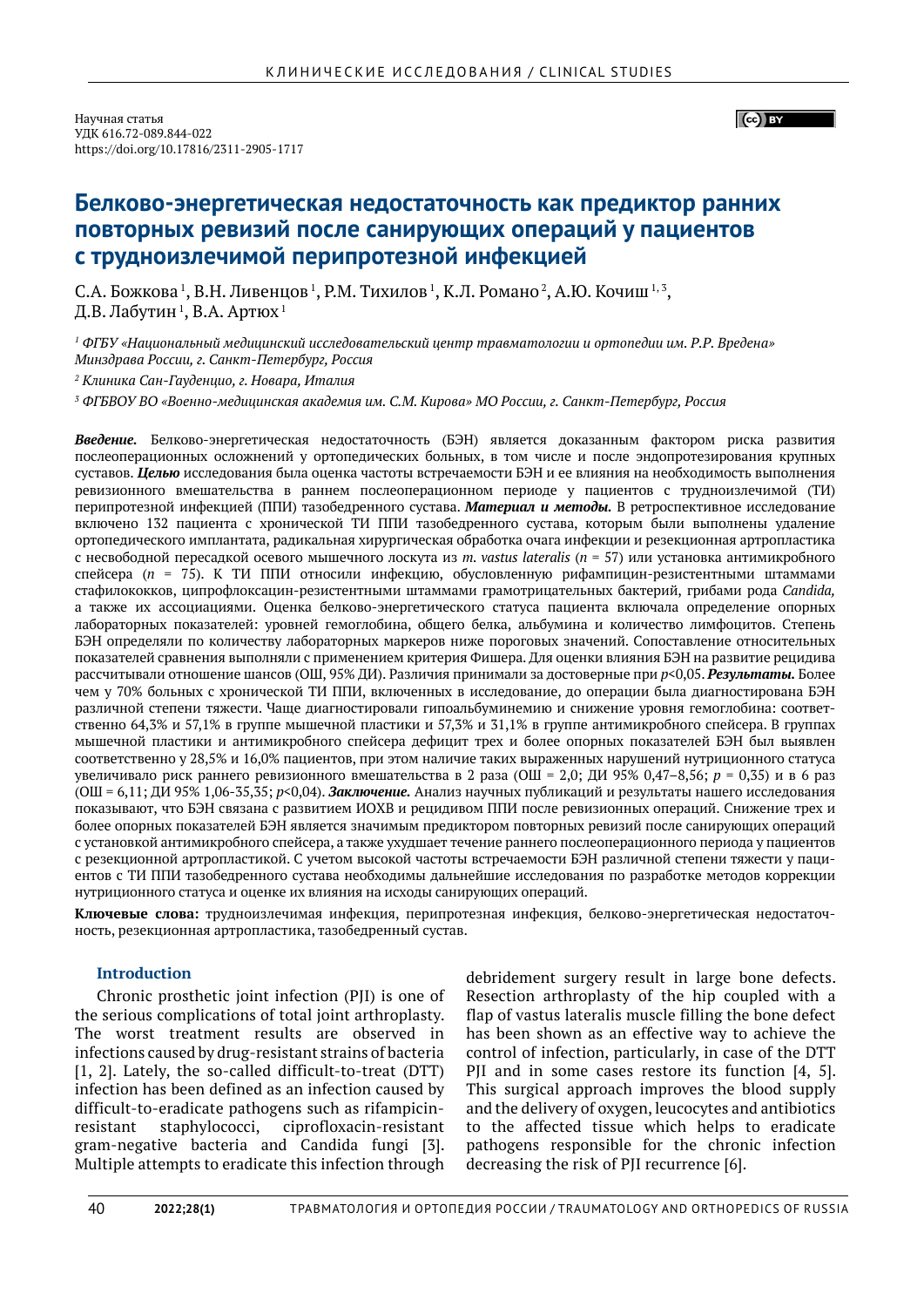The imbalance of nutrients or protein-energy malnutrition (PEM) is one of the main causes of increased morbidity and mortality, reduced quality of life, increased frequency and length of hospital stay, and associated health care costs [7, 8]. PEM is a proven risk factor for the development of postoperative complications in orthopedics including patients who underwent arthroplasty of large joints as well as spinal surgery [9, 10, 11]. In addition, PEM not only negatively affects postoperative recovery and wound healing but also increases the risk of early and late surgical site infection [12]. The incidence of PEM in orthopedic patients requiring arthroplasty varies from 8.5% to 50% [13, 14, 15]. PEM has been shown both as a risk factor for the onset of prosthetic joint infection and a predictor of the infection recurrence after primary arthroplasty [16]. Surrogate markers of PEM such as total lymphocyte count, serum albumin and transferrin have been extensively used to assess the underlying nutritional status of patients [17, 18]. Increased risk of complications after total hip arthroplasty including the recurrence of PJI has been associated with hypoalbuminemia [19]. Low levels of albumin in combination with hemoglobin were also associated with the development of PJI [18].

The number of studies that have addressed the role of PEM in the development of PJI is limited. Most of them are hindered by heterogeneous cohorts without any discrimination between cases of primary and revision arthroplasty, or PJI and trauma-related surgery [15, 20]. Given this, we aimed to evaluate the prevalence of PEM in patients DTT PJI of the hip. In addition, the association of preoperative PEM with surgical complications requiring early postoperative revision after resection arthroplasty with a muscle flap or a cement spacer implantation was assessed.

# **Methods**

The data for the study were retrieved from the records of the local PII register covering the period of 2012–2018. The study was approved by the institutional review board. General informed consent was obtained as a part of the hospital admission.

Of all 132 patients included in the study, 57 were treated with a pedicled muscle flap after the removal of the endoprosthesis. Surgical debridement of the affected tissue was followed by subsequent transplantation of a vastus lateralis muscle flap of the femur retaining the vascular supply. Alternatively, the remaining 75 patients were treated with surgical debridement and installation of an antimicrobial cement spacer in place of the metal components.

The main inclusion criteria were chronic DTT PJI of the hip caused by rifampicin-resistant staphylococci, ciprofloxacin-resistant Gram-negative bacteria and/or Candida fungi. The main laboratory parameters which were taken for the evaluation of the nutritional status

included total lymphocyte count, hemoglobin, albumin and total protein. The cut-off values suggesting PEM were defined as follows: total lymphocyte count (TLC) at  $\langle 1.5 \times 10^9 \text{ cells/L}$ , hemoglobin at  $\langle 12.0 \text{ g/dL}$ , albumin at <3.5 g/dL and total protein at <6.5 g/dL. The severity of PEM was defined as the percentage of cases with one, two or three and more of these laboratory values below the cut-off level.

Postoperatively, all patients received intravenous antibiotic therapy followed by oral antibiotics for 6–8 weeks. The proportion of patients requiring revision surgery in the early postoperative period was evaluated regardless of the cause.

# *Statistic analysis*

The data were analyzed using Statistica v 10 (StatSoft, Russia) and GraphPad Prism v 9.0 (GraphPad, USA). Categorical variables are shown as percentages. They were evaluated using Fischer's exact test. Odds ratios (OR. were calculated with respective confidence intervals (CI) at the confidence level of 95%. The P-value below 0.05 was considered as the indication of statistical significance.

# **Results**

General characteristics of the cohort are depicted in Figure 1. Patients treated with a muscle flap had a longer median duration of PJI and a lower percentage of at least two episodes of infection recurrence before the hospital admission as compared to patients managed using two-stage revision with a cement spacer.



**Fig. 1.** General characteristics of the cohort **Рис. 1.** Общая характеристика пациентов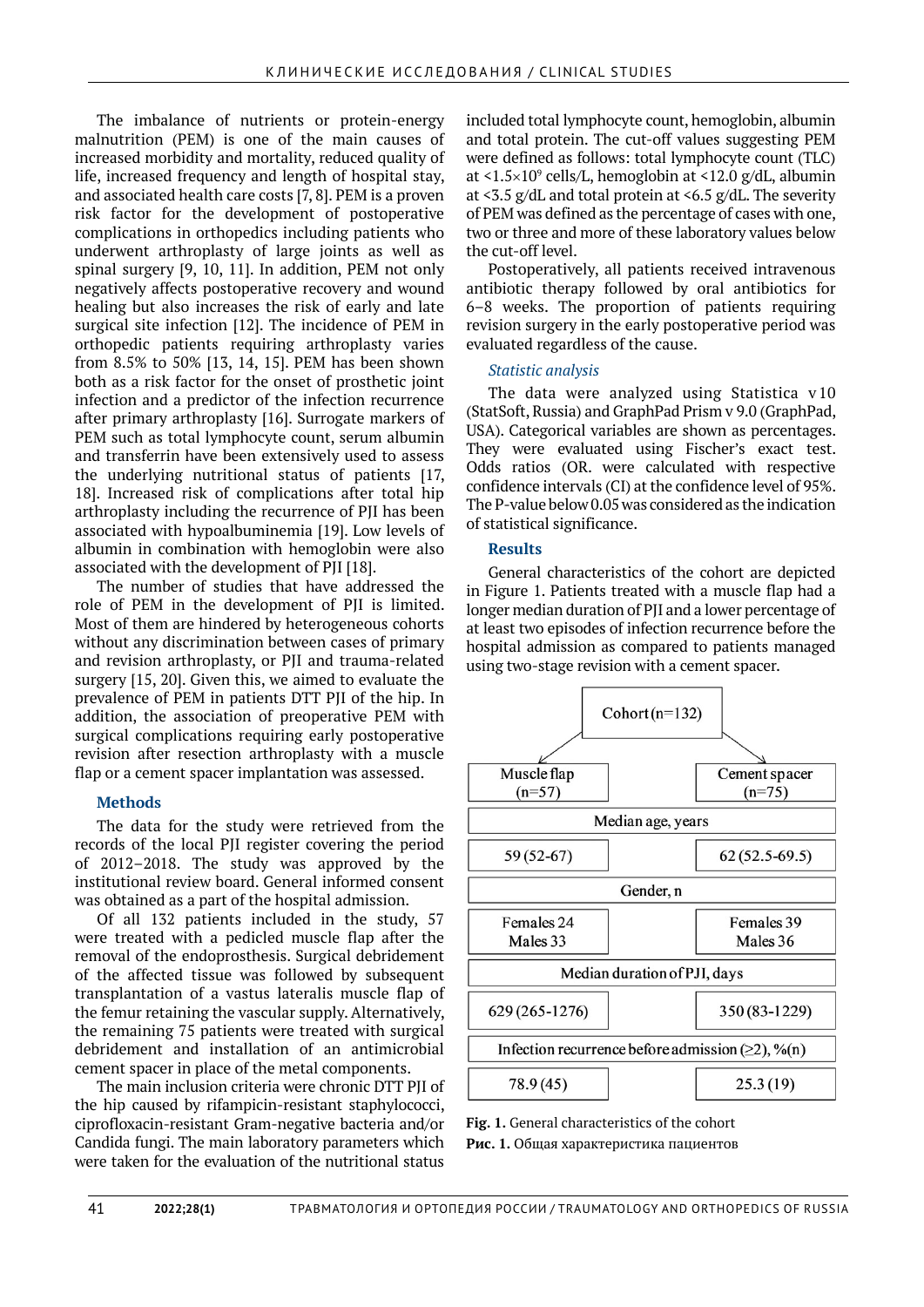Hypoalbuminemia and decreased hemoglobin were the most common markers of malnutrition in the cohort (Fig. 2).

Whereas the overall fraction of patients with one abnormal malnutrition marker was comparable to those without PEM in the muscle flap group but higher in the cement spacer group (Fig. 3).

Association of the advanced malnutrition (at least three abnormal markers) and post-operative complications requiring surgical revision was only statistically evident in the cement spacer group (Fig. 4, 5).



**Fig. 2.** Percentage of the decreased surrogate markers of protein-energy malnutrition in the cohort **Рис. 2.** Доля пациентов со снижением уровня опорных показателей БЭН в группах сравнения



**Fig. 3.** Preoperative severity of the protein-energy malnutrition

**Рис. 3.** Частота встречаемости БЭН различной степени выраженности у пациентов групп сравнения



**Fig. 4.** Association of protein-energy malnutrition and revision surgery in the muscle flap group

**Рис. 4.** Влияние степени выраженности БЭН на течение раннего послеоперационного периода в группе мышечной пластики



**Fig. 5.** Association of protein-energy malnutrition and revision surgery in the cement spacer group **Рис. 5.** Влияние степени выраженности БЭН на течение раннего послеоперационного периода в группе антимикробного спейсера

# **Discussion**

Despite the worse functional outcomes compared to the use of an antimicrobial spacer, resection arthroplasty of the hip joint using a vastus lateralis muscle flap is an effective procedure to achieve PJI control [4]. The cohort of patients in the present study has previously been assessed to compare the efficacy of resection arthroplasty with a muscle flap and a cement spacer implantation for treatment of DTT PJI [5]. In all patients with the muscle flap and cement spacer, the infection remission was achieved in 96.5% ( $n = 55$ ) and 45.3% ( $n = 34$ ) of cases, respectively. Late recurrence of PJI was only in 2.5% ( $n = 2$ ) of cases with the muscle flap vs  $26.7\%$  (n = 20) of cases with a cement spacer. Thus, resection arthroplasty with a vastus lateralis muscle flap proved to be a strategy of choice for management of recurrent DTT PJI. In contrast, for this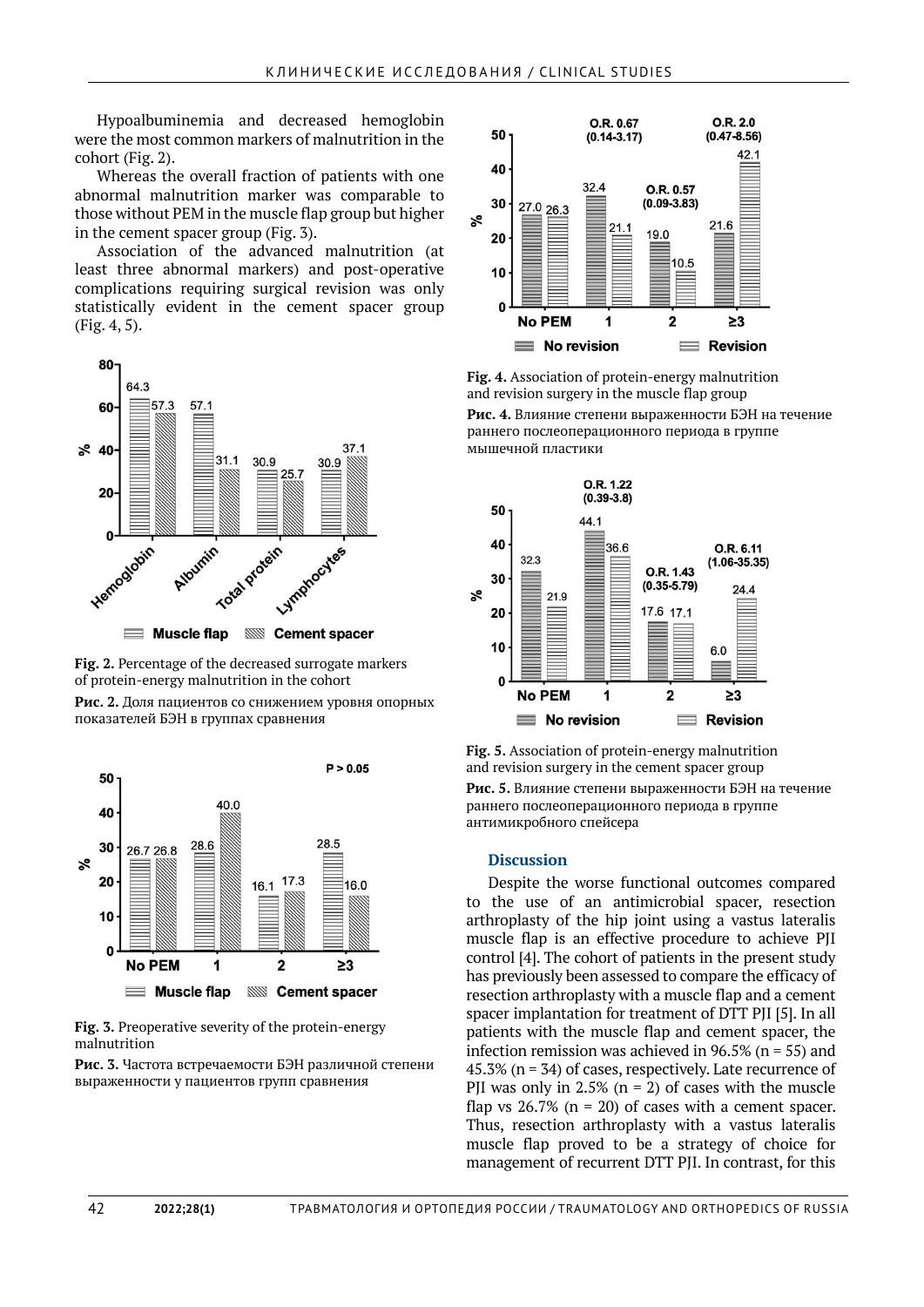study, the cohort was analyzed both for the prevalence of preoperative PEM and the association of PEM with early postoperative complications requiring revision.

The average preoperative prevalence of PEM in patients undergoing arthroplasty depending on the heterogeneity of the cohort has been widely reported at 8.5%, 12.3%, 53% and 80% [13, 15, 15, 20, 21]. At the time of hospital admission, most of our patients (>70%) had laboratory signs of PEM. It is well known that prolonged systemic inflammatory response due to the persistent infection eventually leads to the loss of muscle mass and function, which could itself be the manifestation of PEM [7, 8]. For instance, cases of revision arthroplasty due to septic complications had a higher rate of hypoalbuminemia as compared to aseptic cases [10]. Given this, it is feasible to assume that long-term chronic DTT PJI with multiple prior failed revisions could have been the primary reason for the impaired preoperative nutritional status of our patients. This would also explain the rather high prevalence of PEM in our study compared to previous reports. It is noteworthy to mention that the already abnormal nutritional status of patients at the time of hospital admission could have also been further aggravated by the surgery.

Several laboratory values have been considered as surrogate markers for the early diagnosis of PEM. For instance, albumin and hemoglobin have been shown as independent factors associated with PJI occurrence after primary elective THA [18]. Whereas albumin had the highest specificity and a positive predictive value compared to all other markers such as total lymphocyte count and transferrin. Other studies have also confirmed the association of hypoalbuminemia with complications of arthroplasty from surgical site infection to pneumonia, cardiovascular pathology, and urinary tract infection [9, 21, 22, 23]. Like the above reports, our findings showed low albumin and hemoglobin as the most prevalent (>50%) abnormal laboratory values.

Our previous study showed that in the early postoperative period, the only indication for the secondary revision in the spacer group  $(28\%, n = 21)$ was the recurrence of the infection. Alternatively, main indications (35%,  $n = 20$ ) for post-operative revision in the muscle flap group were necrosis of the flap  $(8.8\%, n=5)$ , culture-negative hematomas  $(10.5\%,$  $n = 6$ ), and recurrence of the infection including

# **Disclaimers**

# *Authors' contributions*

*Bozhkova S.A. —* research concept and design, data statistical processing, manuscript writing and editing.

*Liventsov V. N. —* data collection and analysis, manuscript writing.

wound dehiscence or prolonged wound drainage for more than 7 days  $(15.7\%, n = 9)$  [5]. PEM was found to be associated with the prolonged surgical site discharge and subsequent deep infection which required additional treatment after elective total joint arthroplasty [16]. In our cohort, a decrease of 3 or more laboratory markers of PEM increased the risk of postoperative wound revision by 6 times in patients with a cement spacer (OR 6.11, CI95% 1.06–35.35, P<0.04) and 2 times in patients with a muscle flap  $(OR 2.0, CI95\% 0.47-8.56, P = 0.35)$  (see Fig. 4, 5).

Due to the retrospective nature of our study, some medical records such as BMI index and a complete list of concomitant pathology were missing for a part of the cohort and thus were omitted from the analysis.

Enteral nutrition is a process of providing the patients with necessary supplements has been long regarded as a method of choice for PEM correction in general medicine and hip replacement in geriatric patients [24]. Unfortunately, due to the limited number of studies addressing potential benefits of PEM correction in orthopedic patients the exact guidelines for preventing early post-operative complications including PJI recurrence via nutritional supplementation before and after arthroplasty are yet to be established. In a clinical study of 162 cases of primary knee arthroplasty, it has been shown that patients with constant perioperative nutritional management had a lower number of postoperative complications such as wound drainage, hematomas, superficial and deep infection as well as the reduced number of albumin transfusions and a shorter hospital stay [25]. This suggests that implementing the protocols for hypoproteinemia correction before any major orthopedic surgery such as primary and revision arthroplasty including patients with PJI could improve its outcome.

Overall, both previous reports and our data show that malnutrition is associated with the occurrence of surgical site infection and relapse of PJI after revision arthroplasty. In particular, the risk of postoperative revision was significantly associated with multiple pathological markers of PEM in two-stage revision with a cement spacer but not with a muscle flap surgery. Considering the mounting evidence that malnutrition is a modifiable risk factor for PJI, more studies are required to demonstrate the efficacy of preoperative PEM correction.

# **Дополнительная информация**

### *Заявленный вклад авторов*

*Божкова С.А.* — идея и дизайн исследования, написание и редактирование текста статьи, интерпретация полученных данных.

*Ливенцов В.Н.* — сбор, статистическая обработка данных, интерпретация полученных данных, написание текста статьи.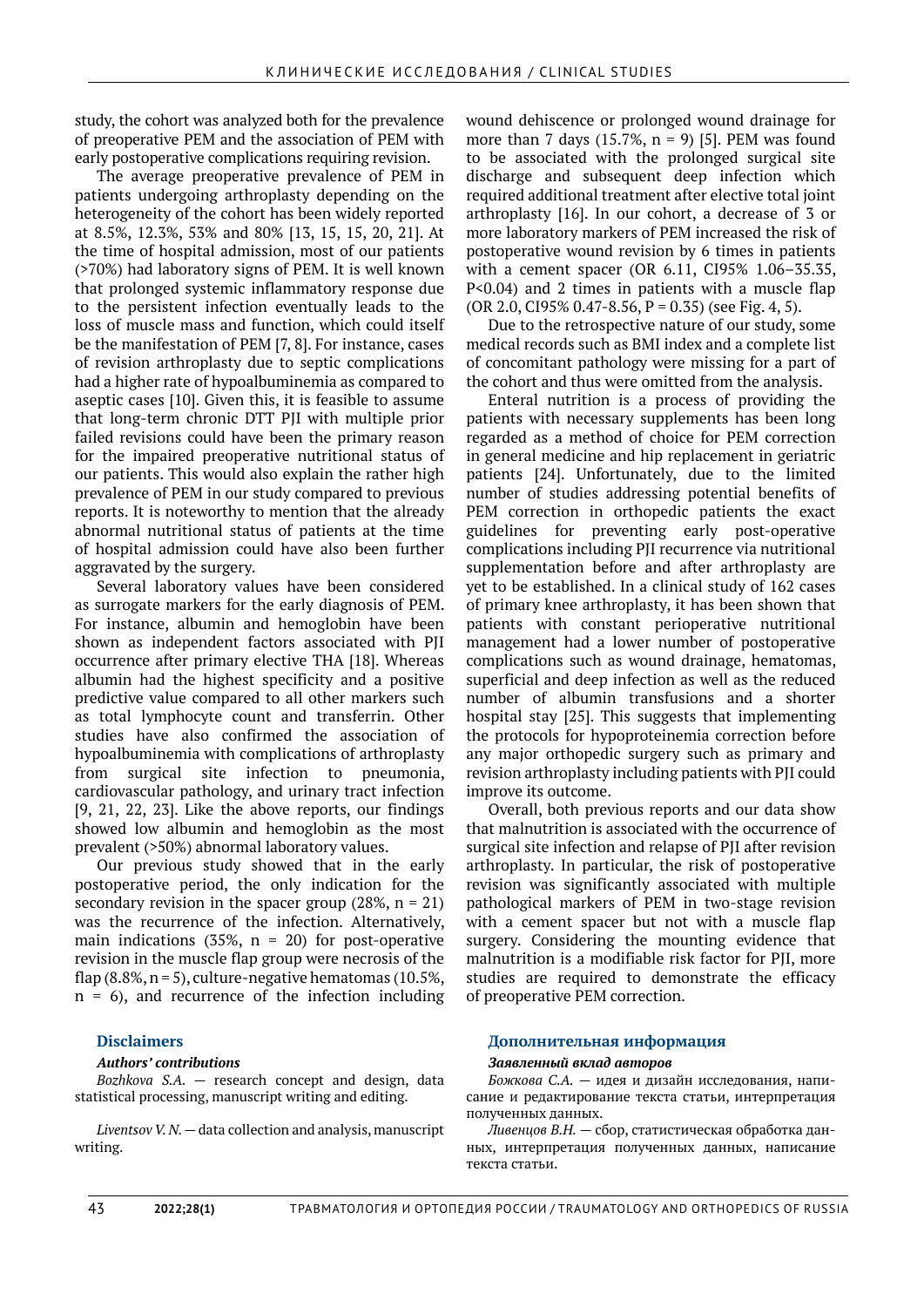*Tikhilov R.M. —* research concept and design.

*Carlo L. Romano —* research concept and design, final manuscript editing.

*Kochish A.Yu. —* research concept and design.

*Labutin D.V. —* data statistical processing, manuscript writing.

*Artyukh V.A. —* treatment the patients, manuscript editing.

All authors have read and approved the final version of the manuscript of the article. All authors agree to bear responsibility for all aspects of the study to ensure proper consideration and resolution of all possible issues related to the correctness and reliability of any part of the work.

*Funding source.* The funding was provided by the Ministry of the Russian Federation grant No121041300195-3 «Experimental validation and clinical assessment of the approaches towards increasing the effectiveness of complex treatment of patients with periprosthetic infection».

*Competing interests.* The authors declare that they have no competing interests.

*Ethics approval.* Not applicable.

*Consent for publication.* Not required.

### **References**

- 1. Wimmer M.D., Hischebeth G.T.R., Randau T.M., Gathen M., Schildberg F.A., Fröschen F.S. et al. Difficult-to-treat pathogens infection resolution in periprosthetic joint infections.<br> *Diagn Microbiol Infect Dis.* 2020;98(2):115114. *Diagn Microbiol Infect Dis.* doi: 10.1016/j.diagmicrobio.2020.115114.
- 2. Giulieri S.G., Graber P., Ochsner P.E., Zimmerli W. Management of Infection Associated with Total Hip Arthroplasty according to a Treatment<br>Algorithm. *Infection*. 2004:32(4):222-228. Algorithm. *Infection.* 2004;32(4):222-228. doi: 10.1007/s15010-004-4020-1.
- 3. Винклер Т., Трампуш А., Ренц Н., Перка К., Божкова С.А. Классификация и алгоритм диагностики и лечения перипротезной инфекции тазобедренного сустава. *Травматология и ортопедия России.* 2016;(1):33- 45. doi: 10.21823/2311-2905-2016-0-1-33-45. Winkler T., Trampuz A., Renz N., Perka C., Bozhkova S.A. Classification and algorithm for diagnosis and treatment of hip prosthetic joint infection. *Travmatologiya i ortopediya Rossii* [Traumatology and Orthopedics of Russia]. 2016;22(1):33-45. (In Russian). doi: 10.21823/2311-2905-2016-0-1-33-45.
- 4. Suda A.J., Heppert V. Vastus lateralis muscle flap for infected hips after resection arthroplasty.<br>  $J$  Bone Joint Surg Br. 2010;92(12):1654-1658. *Bone Joint Surg Br.* doi: 10.1302/0301-620X.92B12.25212.
- 5. Ливенцов В.Н., Божкова С.А., Кочиш А.Ю, Артюх В.А., Разоренов В.Л., Лабутин Д.В. Трудноизлечимая ППИ тазобедренного сустава: результаты санирующих операций. *Травматология и ортопедия России.* 2019; 25(4):88-97. doi: 10.21823/2311-2905-2019-25-4-88-97. Liventsov V.N., Bozhkova S.A., Kochish A.Y., Artyukh V.A., Razorenov V.L., Labutin D.V. Difficult-To-Treat Periprosthetic Hip Infection: Outcomes of Debridment. *Travmatologiya i ortopediya Rossii*  [Traumatology and Orthopedics of Russia]. 2019;25(4):88- 97. (In Russian). doi: 10.21823/2311-2905-2019-25-4-88-97.

*Тихилов Р.М.* — концепция и дизайн исследования. *Романо К.Л.* — концепция и дизайн исследования, ре-

дактирование текста статьи на английском языке. *Кочиш А.Ю.* — концепция и дизайн исследования.

*Лабутин Д.В.* — статистическая обработка данных, написание текста статьи.

*Артюх В.А.* — ведение прооперированных больных, редактирование текста статьи.

Все авторы прочли и одобрили финальную версию рукописи статьи. Все авторы согласны нести ответственность за все аспекты работы, чтобы обеспечить надлежащее рассмотрение и решение всех возможных вопросов, связанных с корректностью и надежностью любой части работы.

*Источник финансирования.* Государственное задание № 056-00123-21-00, тема № 4 «Экспериментальное обоснование и клиническая оценка путей повышения эффективности комплексного лечения пациентов **с** перипротезной инфекцией».

*Конфликт интересов.* Авторы декларируют отсутствие явных и потенциальных конфликтов интересов, связанных с публикацией настоящей статьи.

*Этическая экспертиза.* Не применима.

*Информированное согласие.* Не требуется.

- 6. Choa R., Gundle R., Critchley P., Giele H. Successful management of recalcitrant infection related to total hip replacement using pedicled rectus femoris or vastus lateralis muscle flaps. *J Bone Joint Surg Br.* 2011;93(6):751- 754. doi: 10.1302/0301-620X.93B6.25726.
- 7. Jensen G.L., Bistrian B., Roubenoff R., Heimburger D.C. Malnutrition Syndromes: A Conundrum vs Continuum. *JPEN J Parenter Enteral Nutr.* 2009;33(6):710-716. doi: 10.1177/0148607109344724.
- 8. Jensen G.L., Mirtallo J., Compher C., Dhaliwal R., Forbes A., Figueredo GrijalbaR. et al. Adult starvation and disease-related malnutrition: A proposal for etiologybased diagnosis in the clinical practice setting from the International Consensus Guideline Committee. *Clin Nutr*. 2010;29(2):151-153. doi: 10.1016/j.clnu.2009.11.010.
- 9. Walls J.D., Abraham D., Nelson C.L., Kamath A.F., Elkassabany N.M., Liu J. Hypoalbuminemia More Than Morbid Obesity is an Independent Predictor of Complications After Total Hip Arthroplasty. *J Arthroplasty.* 2015;30(12):2290-2295. doi: 10.1016/j.arth.2015.06.003.
- 10. Bohl D.D., Shen M.R., Kayupov E., Cvetanovich G.L., Della Valle C.J. Is Hypoalbuminemia Associated With Septic Failure and Acute Infection After Revision Total Joint Arthroplasty? A Study of 4517 Patients From the National Surgical Quality Improvement Program. *J Arthroplasty.* 2016;31(5):963-967. doi: 10.1016/j.arth.2015.11.025.
- 11. Adogwa O., Martin J.R., Huang K., Verla T., Fatemi P., Thompson P. et al. Preoperative Serum Albumin Level as a Predictor of Postoperative Complication After Spine Fusion. *Spine (Phila Pa 1976)*. 2014;39(18): 1513-1519. doi: 10.1097/BRS.0000000000000450.
- 12. Yu P.-J., Cassiere H.A., Dellis S.L,. Manetta F., Kohn N., Hartman A.R. Impact of Preoperative Prealbumin on Outcomes After Cardiac Surgery. JPEN *J Parenter Enteral Nutr.* 2015;39(7):870-874. doi: 10.1177/0148607114536735.